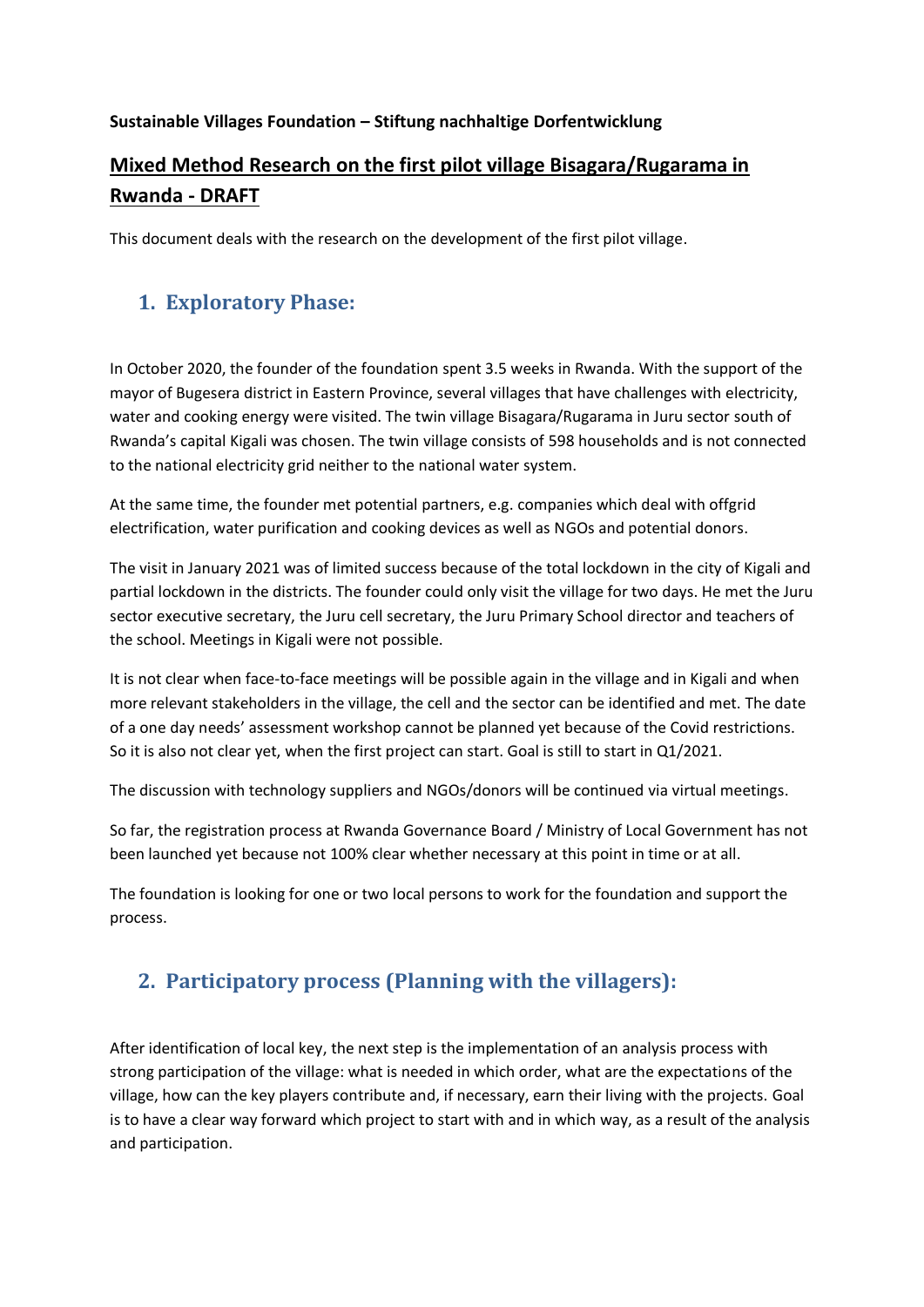Key goals are:

- Develop trust and interest in the project activities
- Communicate roles and responsibilities of the villagers
- The role of the foundation (it is can and cannot do)
- Provide the Timeline and development of a sustainably strategy for the project with the villagers;
- Based on the Baseline study and the current situation in the village what considerations needs to be taken into account to ensure the acceptance, ownership, effectiveness and longterm viability of the project?
- Define first projects.

The target is to carry out a one day needs' assessment workshop in the village in early 2021. It is assumed that participation is an iterative process that will be repeated once in a while.

Purpose: This can provide an opportunity to align the current ideas of the foundation with the needs and expectations of the villagers and their current realities.

The outcome of the process will be documented.

### **3. Baseline Study:**

Purpose:

- Analysis of the current situation to establish the status quo and to set a bench against which future progress can be measured and comparisons made.
- Identify in more detail the needs and expectations of involved and relevant stakeholders
- Demographic data (how many people are in the village? Average Age, gender, level of education income level, social economic status social and economic status and income generating activities?
- Understand the interest of the villagers in the project

The outcome of the baseline study will be documented.

Goal is to have the baseline study carried out in early 2021.

## **4. Project implementation phase and documentation**

Provided that the participatory process will identify electrification as one of the top development priorities, implementation is meant to start asap, if possible in Q1/2021. Basic household electrification (offgrid solar system with three lights and phone charging in line with minimum specifications applicable in Rwanda) might be a low hanging fruit as there is a new World Bank program that gives subsidies of over 100 USD to low income households (category 1). School electrification is more challenging in terms of cost and technology.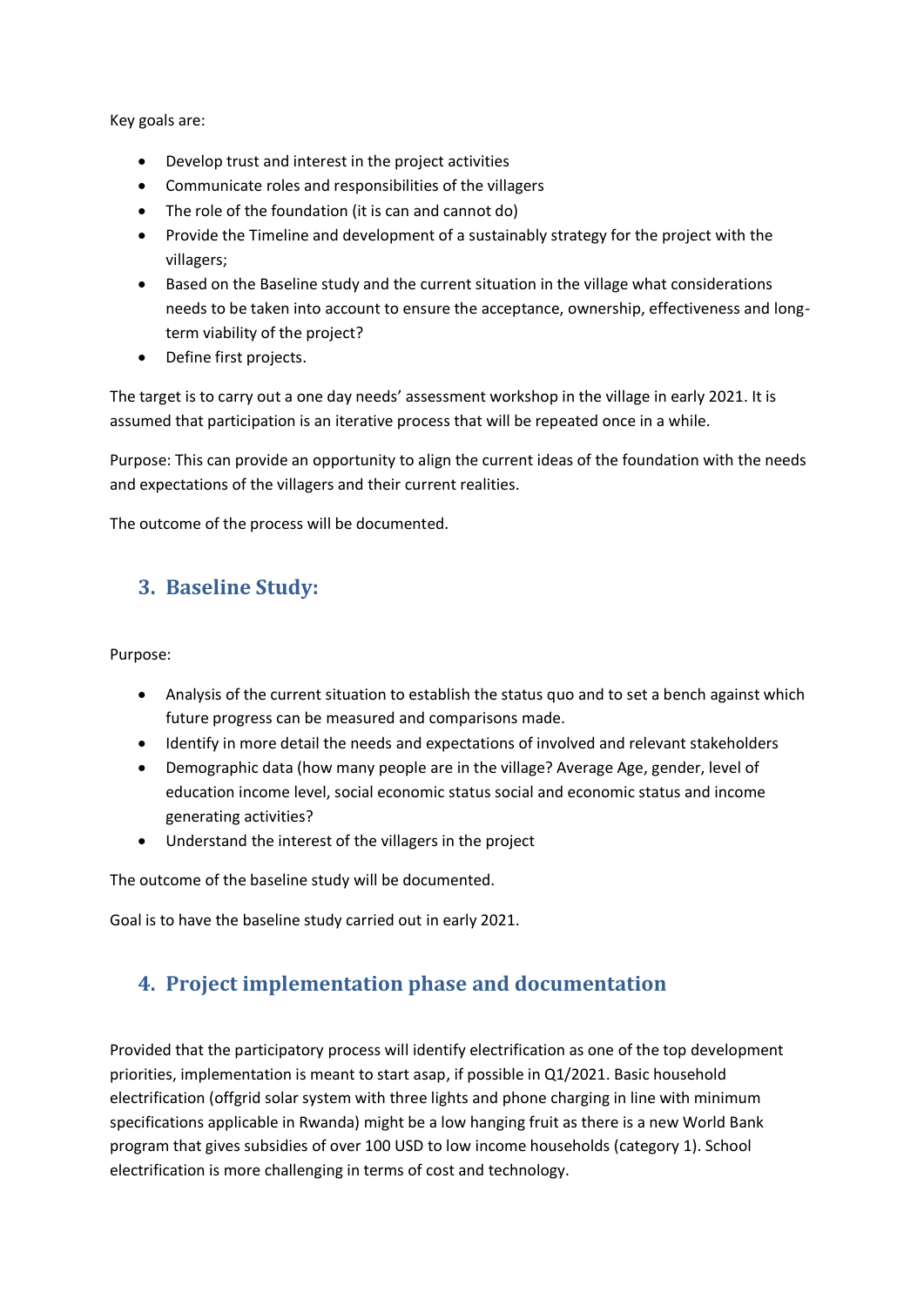In parallel to the project(s): a scientific analysis of the success, effectiveness and social sustainability of the project is to be carried out. Questions like "To what extent are the project activities implemented?" and "Who is included? Who is not included?" must be looked at.

This is very important to correct mistakes short term, and of the finalized project retroactively, if that is still possible. It is also important to learn from these mistakes for the next project in the pilot village (so to incorporate it into step 1 of the next project). Last but not least when solutions are scaled to other villages, it is important to avoid transferring bad solutions and mistakes.

Basic household electrification can be carried out in a couple of months. Target is to have some more key projects implemented in the pilot village within 1 to 1.5 years from start. The timeline might be affected by the Covid 19 crisis.

### **4.1 Assessment of success of first project / possible questions**

It is assumed that the Foundation will not be able to carry out everything at the same time, but will do project by project. Projects might overlap on the time line though. For simplicity reasons, it is assumed that the first project is about electrification on microcredit basis, see above. After three months a first progress assessment could be conducted.

The collection of questions below refers to the example of electrification. They must be adapted accordingly for projects that have another subject.

Some remarks on the terminology: rather commercial expressions are used in this document. The foundation does not aim to distribute gifts, but to help improve the local economy. So it supports "entrepreneurs", who have "customers", who in their part pay the entrepreneurs for products and services. Ideally, the entrepreneurs to be are people from the village.

#### **4.2 Possible questions at customer household level:**

- Were all inhabitants of the village reached by the project (at least those who were planned to be reached in the initial analysis process with participation of the village)?
- Did the household's living conditions improve (and yes: how) with the help of the project? Can this further be specified by household member (e.g. wife, husband, children, and other members of the household)?
- Did the social life of the household change through the product/services? If yes, how and do you rate it positively?
- Can the household bear the cost of the microfinancing? What are the challenges?
- Is the household happy with the product/service? What is good, what is not so good?
- Does the household generate any income with the help of the product/service? If yes, how and how much?
- Does the household have financial means to buy other products/services (if necessary on microcredit)?
- What would be the next most wanted improvement of the household?
- What is going well? What is not going well?
- What should be improved? How? And by whom?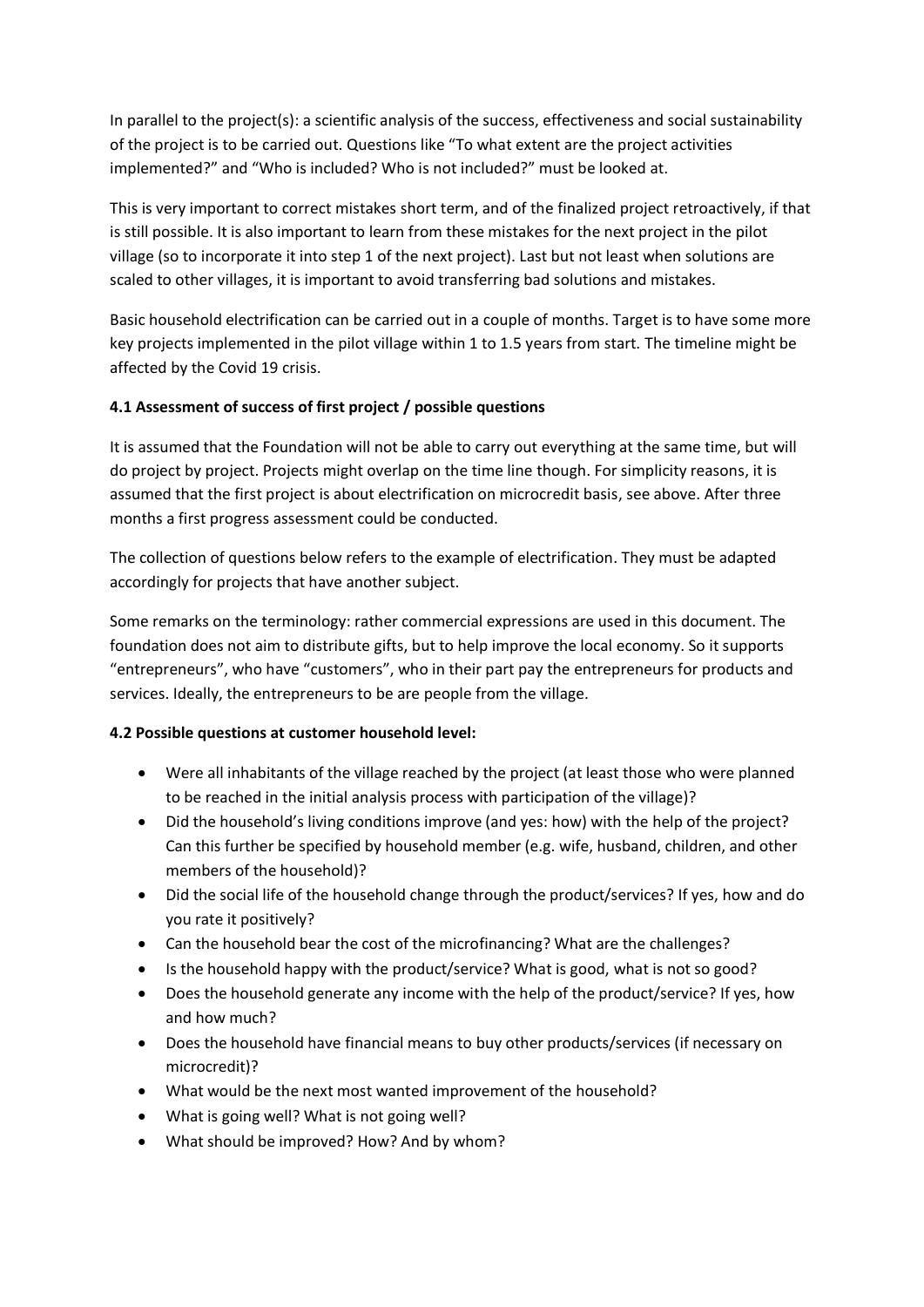#### **4.3 Questions at Entrepreneur level:**

- How many systems have been sold
- How many people are involved in selling, installing, maintaining, repairing the systems?
- Could they make a living on this and will they be able to make a living on it once all houses are electrified? What were and are further challenges?
- What is the further perspective of the business after electrification is done? Live on maintenance and repair? Specialize on upgrading systems and sell appliances? Extend business to other topics? Sell systems in neighbouring villages? Any other?
- How do they rate the product used? What can be improved? If they used more than one product: what are the differences and which one is better and why? Proposals to use other products? If yes: which?
- How well is the payment of instalments by customers working? Any major problems? Is the Pay-As You-Go software used good enough – what are possible improvements? Any proposals for improvement of the entire microfinance topic for the product/service?

### **4.4 Possible questions at village level: leadership/ change agents maybe/ some household reps / community leaders**

- What is the overall opinion in the village about the project (if not everybody participated: ask this question also to those who did not participate)?
- Do people who did not or could not be part feel left behind? Do they want to be included in the future? What do they think how they best could be included?
- What do people like the village chief, the headmaster etc. think about the project?
- Was anybody negatively affected by the project? If yes: how? Specific question: did anybody loose income and if yes, was it substituted by other income, e.g. income generated through the project?
- Were there any conflicts with neighbouring villages because of the project? Was the geographical area and boundaries of the project well chosen? Is change of the boundaries needed?
- What would be the most beneficial next project for the village (e.g. continue with projects that benefit households or rather continue with projects that benefit common infrastructure, e.g. school, health center)

## **5. Next steps on research / funding of research**

Obviously, research needs funding. At this point in time, the means of the foundation for research activities are not there yet. So external funding is required. An estimation of how much money is required for the status quo ante documentation and the first project together with a description of the research activities planned need to be produced. This short non-scientific document is meant to be a starting point for the discussion. At the same time, possible donors need to be identified. This process was just started.